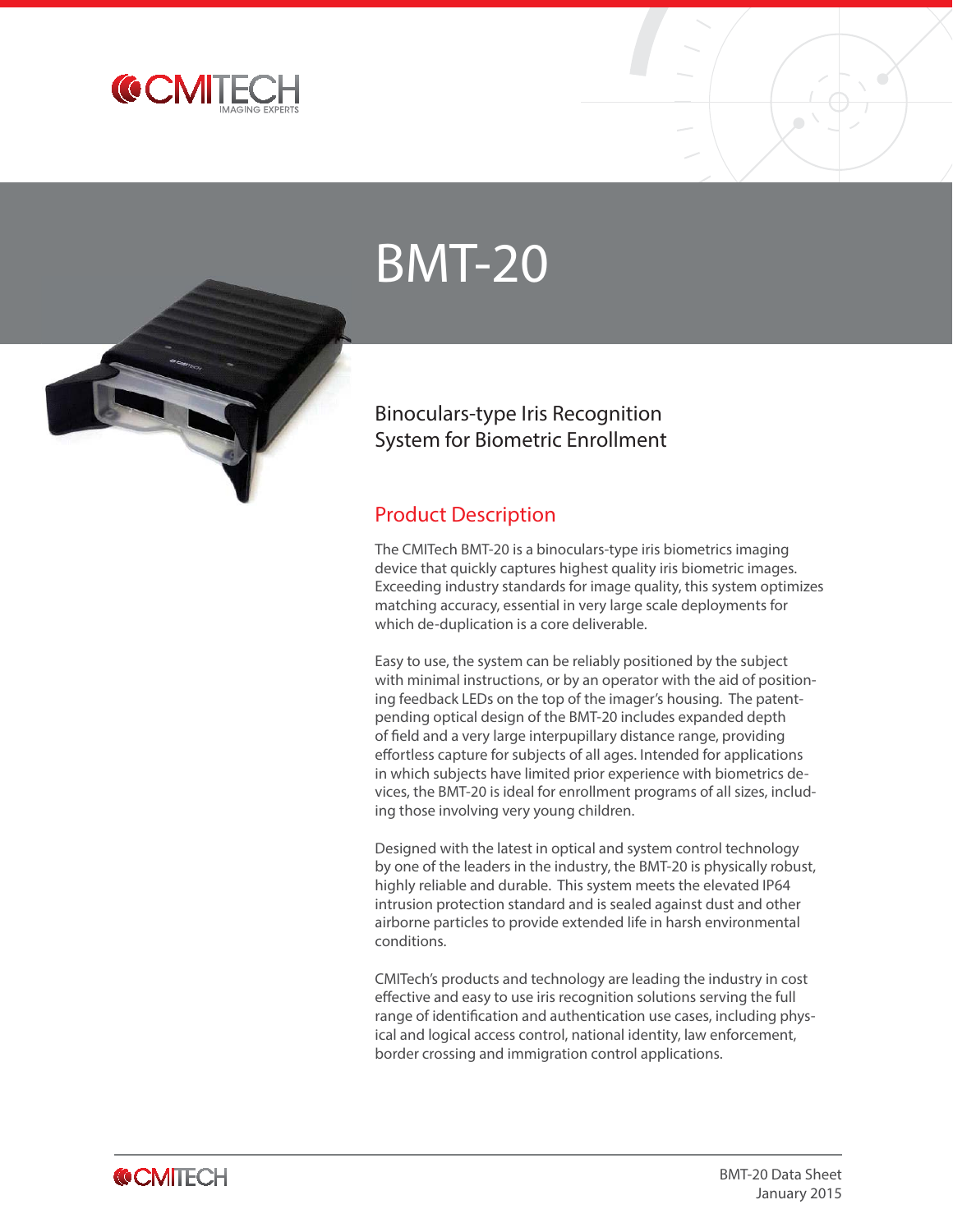## Key Features

| <b>Key Features</b>                                                                                             |                                                                                                                                                                                                                                                                                                                                                                                                                |  |
|-----------------------------------------------------------------------------------------------------------------|----------------------------------------------------------------------------------------------------------------------------------------------------------------------------------------------------------------------------------------------------------------------------------------------------------------------------------------------------------------------------------------------------------------|--|
| Feature                                                                                                         | <b>User Advantages</b>                                                                                                                                                                                                                                                                                                                                                                                         |  |
| State-of-the-art optical design                                                                                 | The optical design includes utilizing highest quality optics and long<br>internal optical path, which allows the BMT-20 to exceed industry<br>standards for image quality as specified by ISO in the 19794-6 docu-<br>ment. The standard is 4.0 lp/mm at 60% contrast ratio.                                                                                                                                   |  |
| Single sensor design                                                                                            | The proprietary and patented single sensor design interleaves left<br>and right iris images for simultaneous capture. By utilizing only a<br>single sensor, power consumption through the USB connection is<br>minimized. This allows for optimized NIR illumination, resulting in the<br>shortest exposure times possible, thereby minimizing any potential for<br>motion blurring.                           |  |
| Long internal optical path                                                                                      | The optical design is folded within the BMT-20 system, providing the<br>longest optical path of any binoculars-type iris recognition imager.<br>At 365 mm (+/-15 mm), the long optical path provides much greater<br>depth of field while minimizing optical distortions.                                                                                                                                      |  |
| Dedicated, on-board image<br>processor supports very high<br>speed, simultaneous capture of<br>subject's irises | In real-time coordination with the host PC software, the on-board<br>image processor facilitates very high speed image capture, resulting<br>in the fastest and most robust capture of both of the subject's irises<br>at the same time. Typically, both irises are captured within one (1.0)<br>second from the time that the subject places the system on his / her<br>forehead.                             |  |
| Extended depth of field                                                                                         | The BMT-20 is capable of imaging over a depth of 30 mm, making<br>the system highly tolerant of a) subject positioning in the "Z" dimen-<br>sion and b) how deep the subject's eyes are relative to his / her fore-<br>head. The BMT-20 therefore offers highly robust iris imaging across<br>the widest range of people, including small children.                                                            |  |
| Wide inter-pupillary distance<br>tolerance                                                                      | The BMT-20 can capture iris image pairs from subjects with inter-pu-<br>pillary distances as small as 4.0 cm, which is the minimum distance<br>for a child of 5 years old. This makes the BMT-20 ideal for enrollment<br>of all subjects within all national identity programs.                                                                                                                                |  |
| All solid-state design-no moving<br>parts                                                                       | The superior optical design of the BMT-20 provides the widest inter-<br>pupillary distance and depth of field without needing any moving<br>components. Reliability and durability are optimized with an all<br>solid-state design.                                                                                                                                                                            |  |
| Meets IP64-6 specifications for<br>particulate intrusion prevention                                             | Meeting this very high standard means that the BMT-20 is highly<br>resistant to contamination by the very small airborne particles such<br>as dust and dirt, that are commonly found in harsh non-conditioned<br>enrollment environments. Stringently tested against this standard, this<br>feature will provide extended life and high reliability. Other systems<br>only meet the lesser IP54 specification. |  |
| Near-real time off-axis gaze<br>detection                                                                       | Capturing the correct position of the eyes is essential for optimal iris<br>biometrics. The system automatically detects subject gaze angle<br>(i.e. whether the subject is looking directly ahead at the imager). If<br>the subject is looking away, the system will automatically wait until<br>the subject looks straight ahead before capturing a valid iris biomet-<br>ric image.                         |  |



 $\Gamma$  ,  $\Gamma$ 

 $\sigma'$ 

マー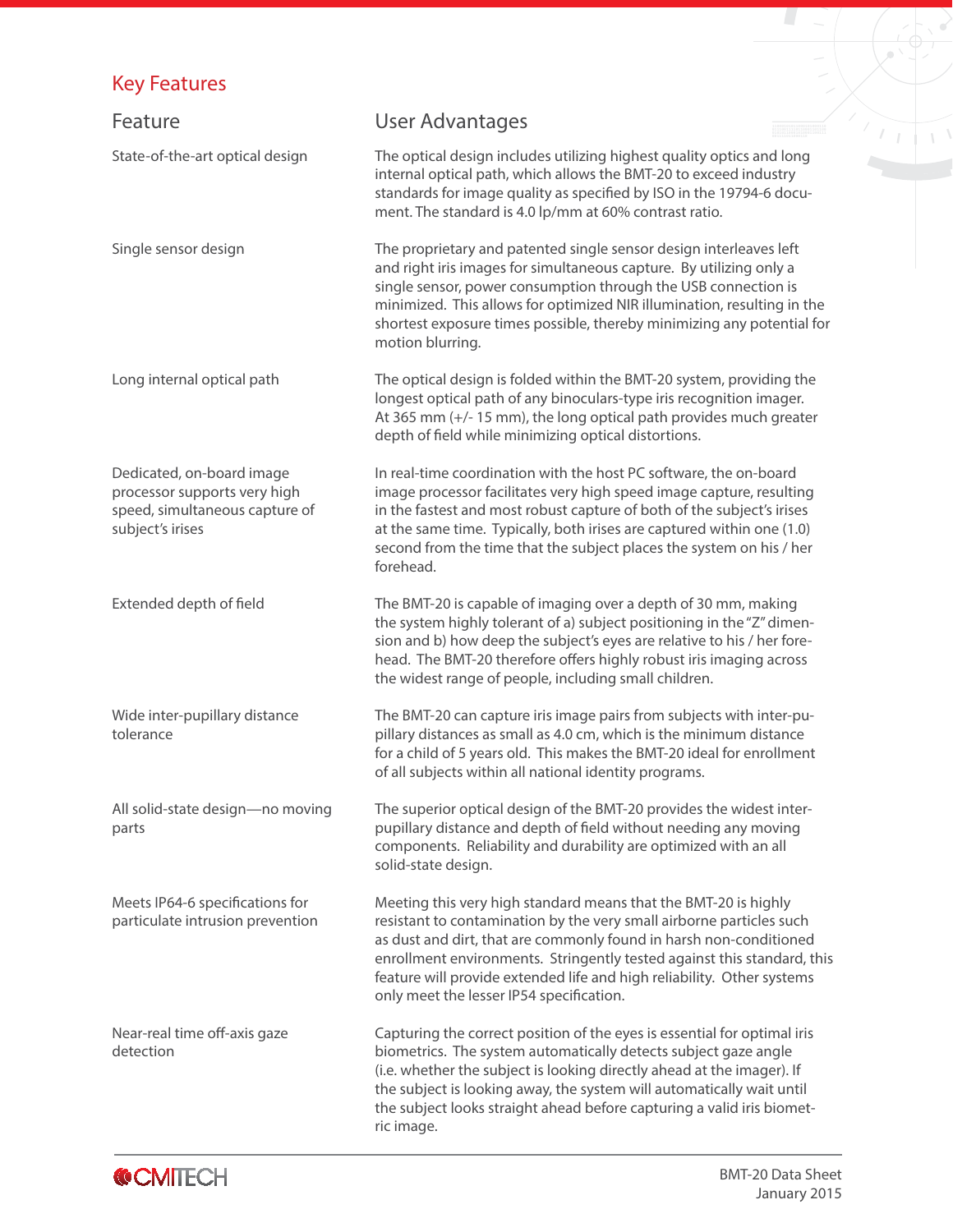| Feature                                               | User Advantages                                                                                                                                                                                                                                                                                                                                                                                   |  |
|-------------------------------------------------------|---------------------------------------------------------------------------------------------------------------------------------------------------------------------------------------------------------------------------------------------------------------------------------------------------------------------------------------------------------------------------------------------------|--|
| Internal white LED                                    | Internal white light emitting diodes (LEDs) are turned on just prior to<br>imaging. Constricting the subject's pupil provides ideally-sized pupils<br>for optimal iris biometric identification and authentication.                                                                                                                                                                               |  |
|                                                       | In dark rooms, the pupils of most subjects will dilate, shrinking the<br>amount of iris area, which diminishes the effectiveness of the iris<br>biometric image. By making the iris area larger, the iris biometric im-<br>ages are optimized.                                                                                                                                                    |  |
| Motion detection                                      | System detects eye motion relative to the system, and waits until sub-<br>ject meets motion threshold (which is adjustable), thereby minimizing<br>motion blurring of images.                                                                                                                                                                                                                     |  |
| Foldable side visors and forehead<br>positioning rest | Side visors and the forehead positioning aid on the BMT-20 block<br>bright light, including direct sunlight, from entering the optical path<br>of the system during imaging. In this way, the BMT-20 will deliver ideal<br>iris biometrics imaging, even when operated outdoors.                                                                                                                  |  |
| External color LED positioning<br>indicators          | The BMT-20 can be operated in two modes: either by the subject or<br>a trained operator. Subjects are given short and easy to understand<br>instructions. Operators center the system over the subject's eyes, based<br>on the following external color LED's:<br>Device is too high<br>Red:<br>$\bullet$<br>Device is too low<br>Blue:<br>$\bullet$<br>Green: Device position is OK<br>$\bullet$ |  |
| Position sensor                                       | A position sensor detects if the system is upside down, preventing<br>capture of images that can be reversed, left and right. This ensures<br>that all iris biometric samples are exactly as intended.                                                                                                                                                                                            |  |
| High temperature range                                | The tested and certified operating temperature range of the BMT-20<br>is a full 0 to 50 degrees Celsius, making the system fully useable in<br>non-conditioned environments, even in the hottest of summer days.                                                                                                                                                                                  |  |
| Powered by USB 2.0 cable                              | The BMT-20 can operate without an independent power supply. Fully<br>power over USB 2.0 cable (maximum 500 mA at 5.0 V).                                                                                                                                                                                                                                                                          |  |

Please contact CMITech or your representative for more information on the CMIRIS Software Development Kit (SDK) that includes a demo and evaluation application.

#### CMITech Company, Ltd.

#904, 25, 248 Beon-gil, Simin-daero, Dongan-gu Anyang-si, Gyeonggi-do 430-815 Republic of Korea Tel: +82.70.8633.8277 Fax: +82.31.479.7055 Contact: sales@cmi-tech.com

#### CMITech America, Inc.

2033 Gateway Place, Suite 500 San Jose, CA 95110 USA Tel: (1) 408 573-6930



≚ ۾ ∖